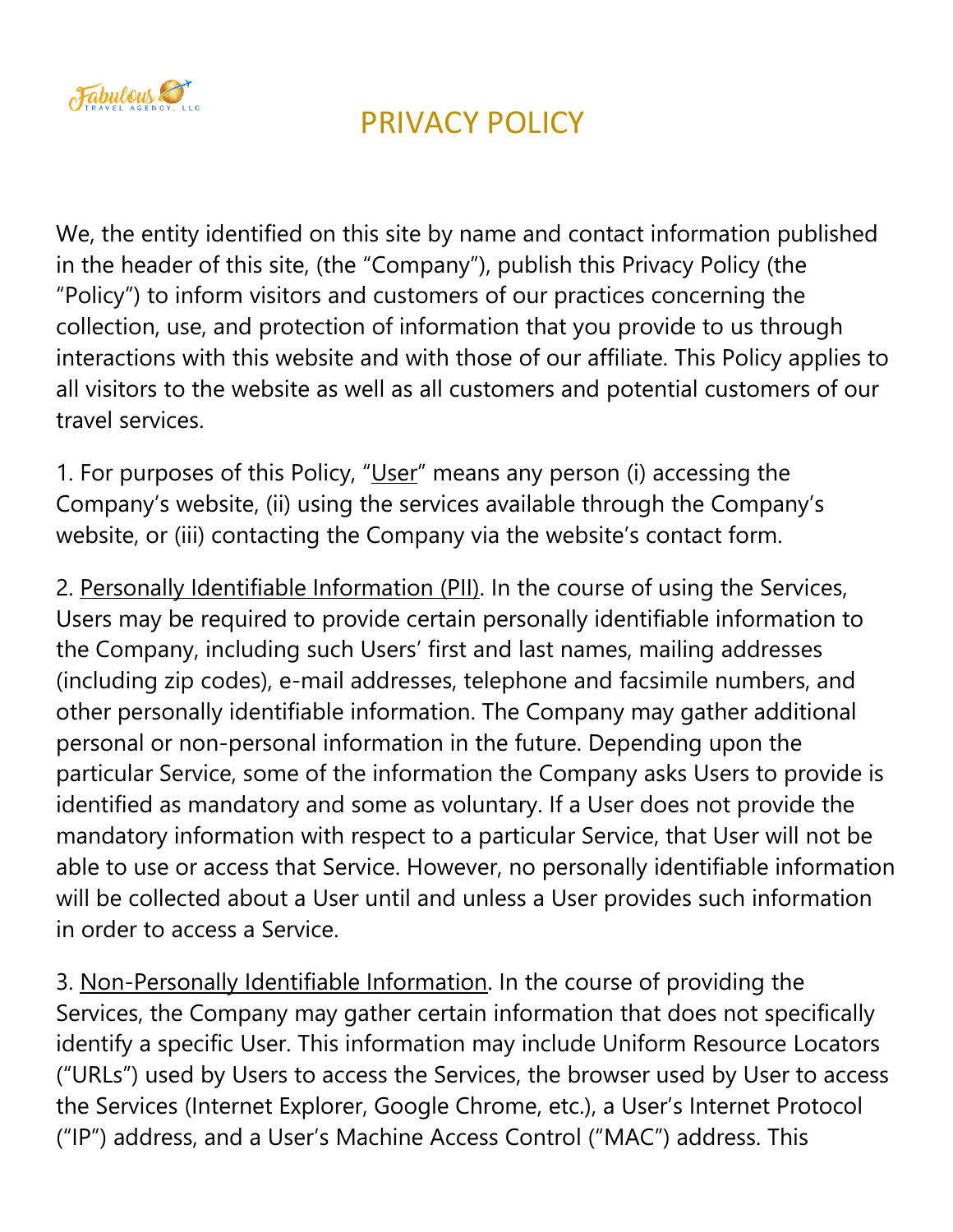

information may be compiled and analyzed on both a personal and an aggregated basis and is used for the operation of the Services and to maintain the quality of the Services.

4. Use of Information. We will use the Information to provide the Services to you, including, as needed, sharing your information with third parties as provided in Section 4 below. We may also use your information to: (i) ensure that our records are accurate; (ii) send out information on additional travel or services you may be interested in on behalf of the Company and; (iii) Our Travel and Business Partners.

5. Sharing of Information. Except as otherwise stated in this Privacy Policy, the Company will not disclose, sell, trade, or lease a User's personally identifiable information to other parties.

5.1 Outside Agents. Many of our services are provided by Outside Agents, and your personal information will be protected by and subject to Outside Agents' privacy policy, located here: [https://outsideagents.com/privacy-policy-2019/.](https://outsideagents.com/privacy-policy-2019/)

5.2 Travel Search Engine. The travel search engine is powered by Odysseus Solutions Inc. When using the travel search engine, your personal information is protected by and subject to Odysseus Solutions privacy policy and data protection protocols, incorporated herein by reference, located here <https://www.odysseussolutions.com/privacy-policy.html> and here [https://www.odysseussolutions.com/data-security](https://www.odysseussolutions.com/data-security-statement.html)[statement.html](https://www.odysseussolutions.com/data-security-statement.html) respectively.

5.3 Client Relationship and Accounting Data. We, the Company, will maintain certain PII as described below to service bookings, communicate with you, and to manage accounting related information.

5.4 Other Third-Party Providers. Many of the Services involve delivering personally identifiable information to other third-party providers. Credit card transactions are handled by established third party banking, processing agents and distribution institutions. If a User uses a credit card to pay for Services, we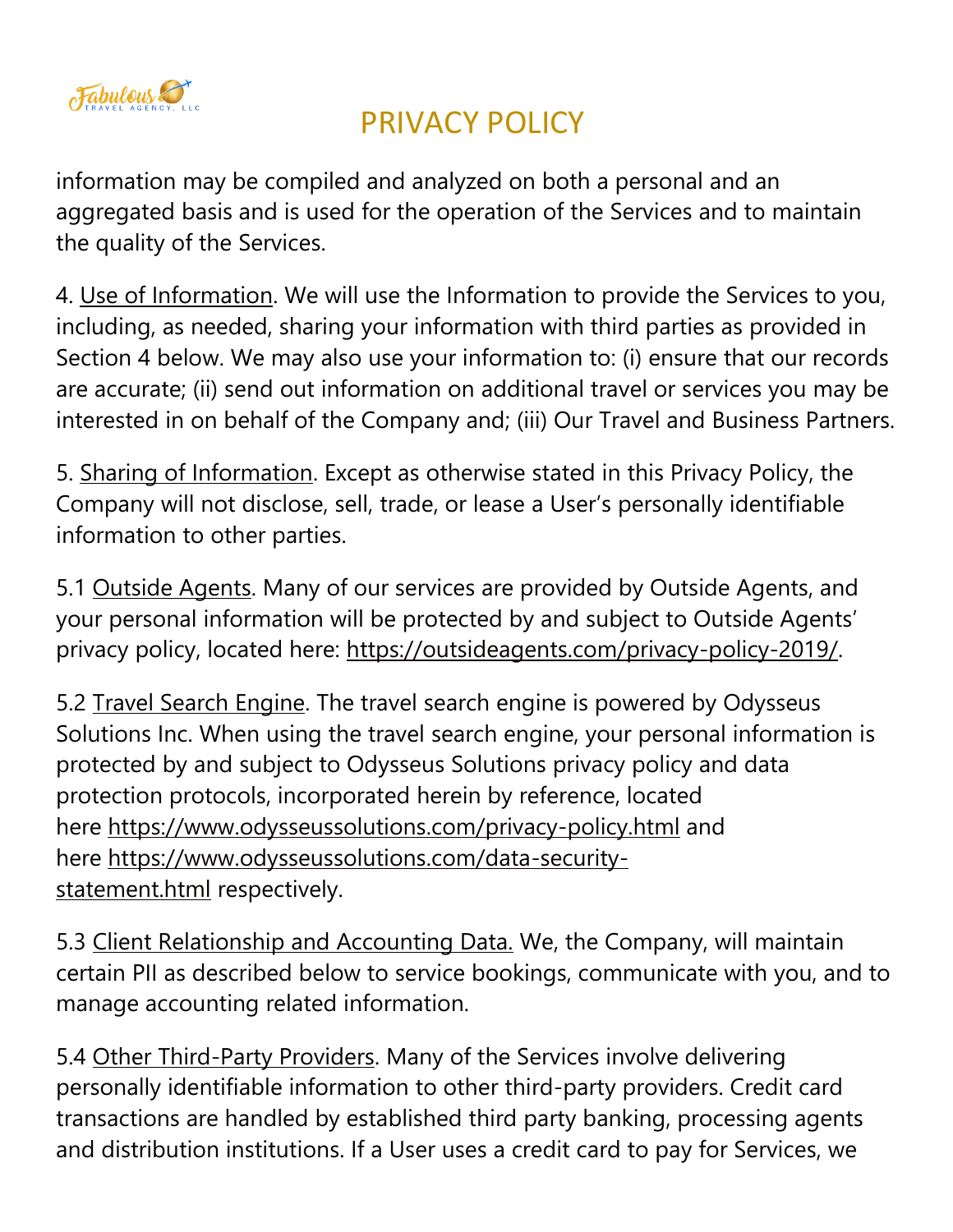

will be required to share the User's personally identifiable information with such institutions in order to verify and authorize the User's credit card or other payment information.

5.5. Government Authorities. The Company may be required by law to provide personally identifiable information to governmental authorities in certain circumstances. The Company will disclose Personally Identifiable Information upon receipt of a court order, subpoena, or other judicial requirements. The Company fully cooperates with law enforcement agencies in identifying Users who use the Services for illegal activities. The Company reserves the right to report to law enforcement agencies any activities that the Company, in good faith and in its sole discretion, believes to be unlawful.

5.6. Direct Marketing. The Company does not disclose User's personally identifiable information to third parties for direct marketing purposes.

#### 6. Security and Protection of Information..

6.1. Personally Identifiable Information (PII). The Company shall store personally identifiable information in accordance with current industry security standards in order to protect it from unauthorized access, use or disclosure. User access to his or her own personally identifiable information is available through unique customer ID and a password selected by User. Such information is stored on a secure server only accessible by the Company. The Company encrypts personally identifiable information using industry-recognized standards in order to prevent unauthorized parties from viewing such information that a User submits it to the Company.

6.2. Transmission of Personally Identifiable Information. When personally identifiable information is transmitted to other parties, such as Outside Agents, Revelex, Odysseus Solutions Inc., TravelESolutions.com, government authorities, credit card providers, or any other authorized third parties, the Company will use commercially reasonable efforts to prevent unauthorized parties from viewing such information.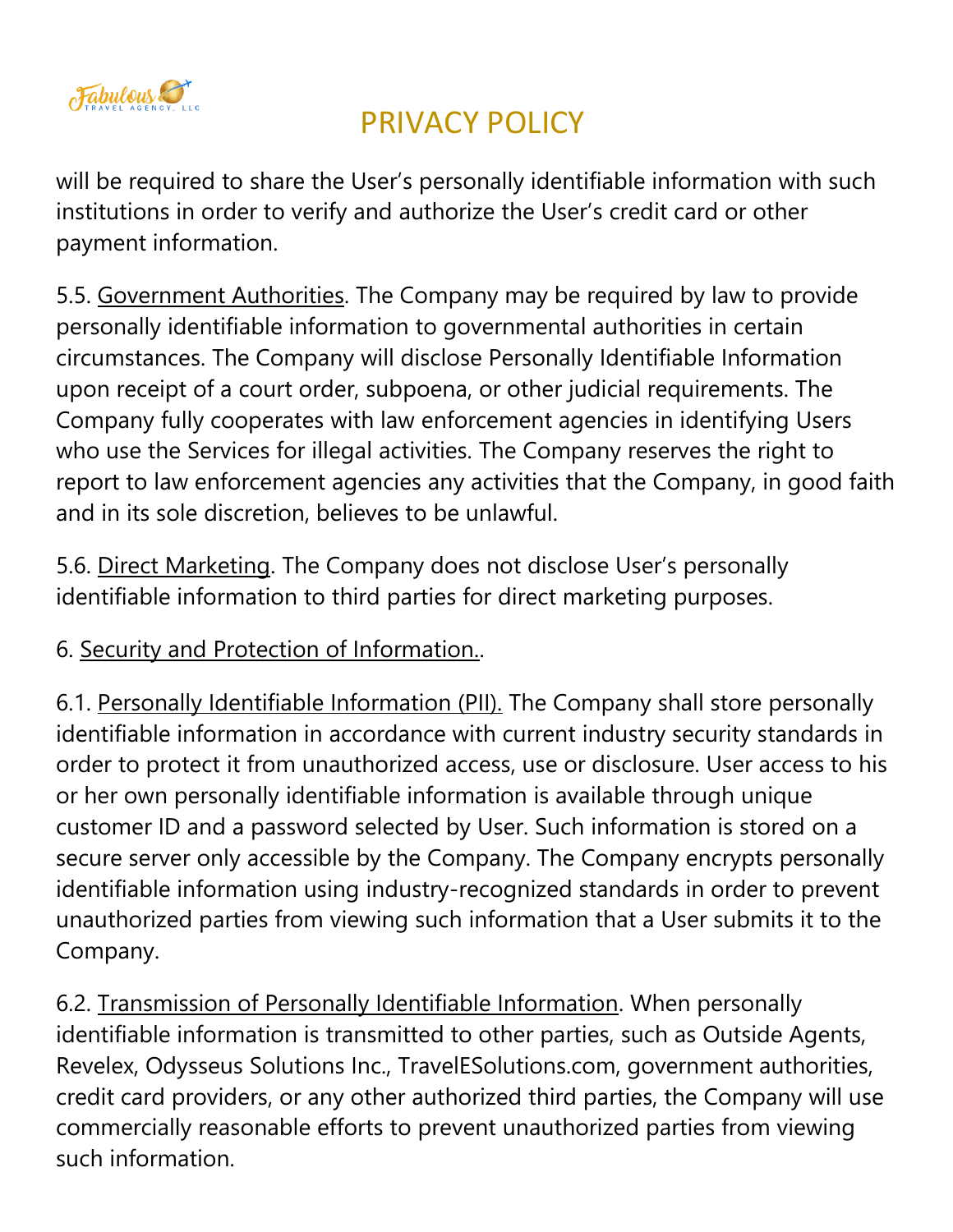

6.3. Access and User Changes to Information. User may access and update User's information at any time by contacting the Company. However, any changes to User's information will only be reflected going forward; the Company cannot alter information it has already provided to third parties.

6.4. No Warranties. No data transmission over the Internet or other wireless communication method can be guaranteed to be totally secure. As a result, while the Company will make all reasonable efforts to protect the privacy of Users' information, both personally identifiable and otherwise, THE COMPANY MAKES NO GUARANTEES, REPRESENTATIONS, OR WARRANTIES WITH RESPECT TO THE PRIVACY OF SUCH TRANSMITTED INFORMATION. The Company's obligations with respect to the security of Users' stored information are set forth in the applicable contract. State laws may also apply to said obligations to secure stored information.

7. Use of Cookies. The Services use "cookies" to ensure that Users can use the websites effectively. A cookie is a text file that is placed on a User's hard disk by a web page server. The Company does not use cookies to run programs on a User's computer. Cookies are uniquely assigned to Users and can only be read by a web server in the domain that issued the cookie. Each User has the ability to accept or decline cookies. Most Web browsers automatically accept cookies, but with settings that can be modified to decline cookies. If a User chooses to decline cookies, the User may have difficulty using the Services or may be unable to use the Services at all.

8. General Data Protection Regulation. We do not offer Services to residents of the European Union. While the Company attempts to avoid doing business with residents of the European Union, we cannot prevent such activity in every case. Given this fact, residents of the European Union expressly assume responsibility for their actions on this website, any related website, or any third-party service. Further, residents of the European Union in using the Company's services, indemnify the Company with regard to E.U. law. We store any personally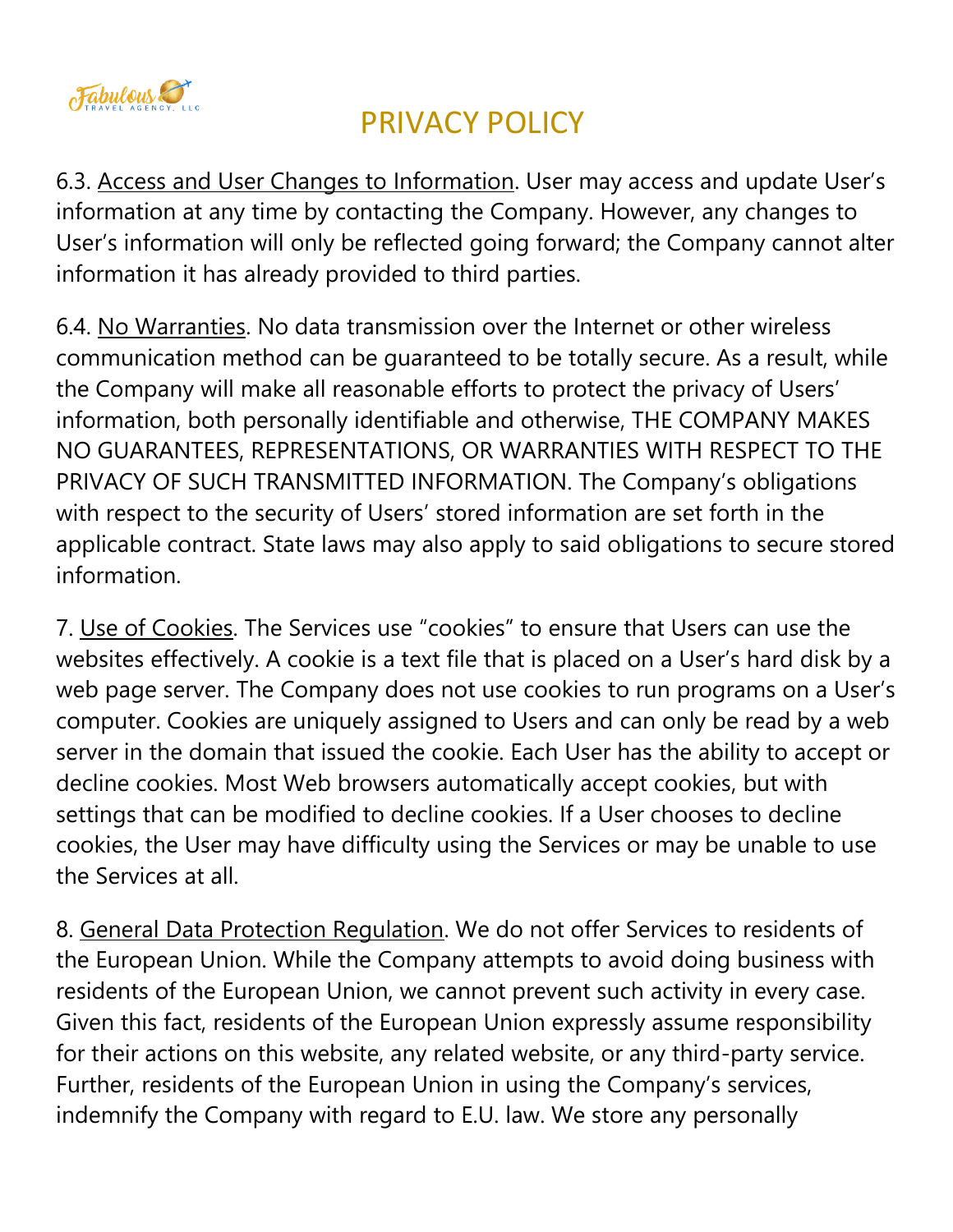

identifiable information any visitor to the Company's sites and its partners as required by U.S. law and industry best practices.

9. Changes to Policy. The Company shall, from time to time, update this Privacy Policy in order to better protect User data, to comply with changes in applicable law, and to meet any contractual obligations of the Company. The Company shall notify all Users of changes to this Privacy Policy – prior to the changes taking effect – via e-mail to each User's registered e-mail address and by posting the new Privacy Policy on its website. User's continued use of the Services after any updates to the Privacy Policy take effect shall be deemed to constitute User's acceptance of the changes and its agreement to be bound by them.

10. California Law. The following provisions apply only to Users residing or domiciled in the State of California:

10.1 Sale of Personally Identifiable Information. Under Cal. Civ. Code § 1798.80, a User residing in the State of California has the right to request from the Company a list of all third parties to which the Company has disclosed personally identifiable information during the preceding year for direct marketing purposes. As stated before, the Company does not and will not disclose such information for direct marketing purposes. For questions about this policy, please contact us at the email address indicated in the header of this, the Company's, website.

10.2 Do Not Track Signals. In order to help us personalize your experience on our website, the Company does not act on Do Not Track signals from a User's Internet browser. The Company's suppliers that collect personally identifiable information through the Services also do not act on Do Not Track signals from a user's browser. The Company makes no representations concerning a third-party partner that collects personally identifiable information directly through the Company's website. These disclosures are made under Cal. Bus. & Prof. Code § 22575.

11. Indemnification. The Company uses this website through its relationship with OutsideAgents.com. The Company is solely responsible for this websites content,